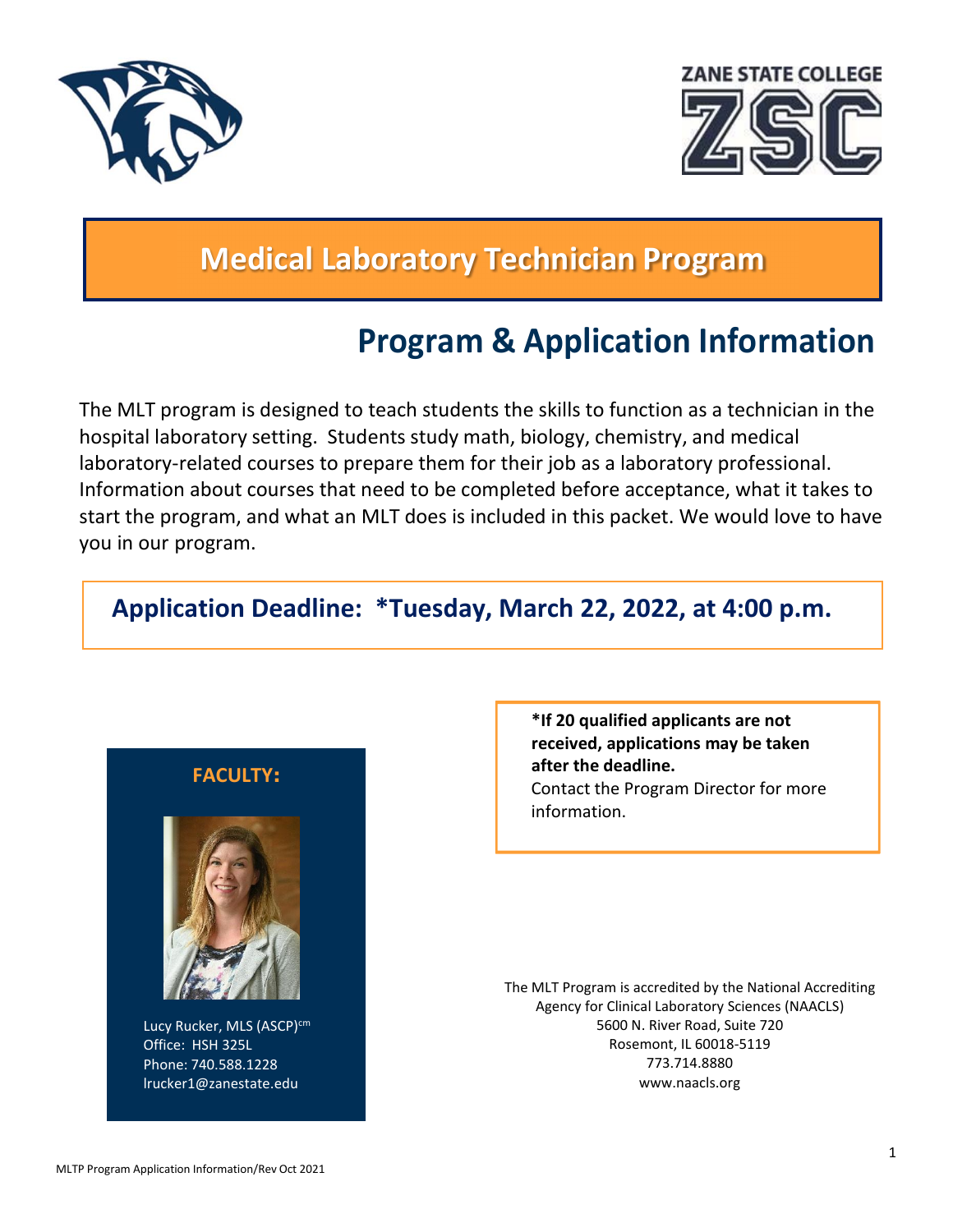# **Medical Laboratory Technician Program GENERAL INFORMATION**

## *Laboratory medicine may be a good career field for you, if:*

- You enjoy science and particularly enjoy biology
- You would prefer to work in a lab behind a microscope over being with patients
- You enjoy solving mysteries or finding answers
- You like a challenge

## *What is a laboratory professional?*

Laboratory workers look at and analyze body fluids and cells. They look for bacteria and parasites that make people sick; analyze the chemical content of fluids; match blood for blood transfusions for patients that are anemic; and test for drugs of abuse. Technicians also prepare patient samples, count cells, and look for abnormal cells in blood and body fluids. They use microscopes, cell counters, and other high-tech laboratory equipment. MLTs also use automated equipment and computerized instruments to test patient samples. After testing and examining a sample, they send the results to the doctors that use them to treat sick patients.

## *Why is laboratory medicine important?*

Have you ever wondered who does the laboratory testing for your yearly physical exam, such as cholesterol (lipids) and glucose (sugar) levels, and analyzes the results? Or who conducts testing for genetic disorders like sickle cell disease? How about those who identify an antibiotic resistant infection like Methicillin Resistant *Staphylococcus aureus* (MRSA) and determine which antibiotic is required to save someone's life? Well, if you thought that it was your doctor, or perhaps a nurse or someone else you see at your doctor's office or in the hospital, you would be incorrect. It's the laboratory! As a matter of fact, Rodney Forsman, Administrative Director Emeritus of the Mayo Clinic Medical Laboratories and President of the Clinical Laboratory Management Association*, stated that 94 percent of the objective medical data in the patient record comes from laboratory professionals.* WOW!

Doctors rely on fast and accurate laboratory test results to determine what is making a patient sick. Patient history along with physical signs and symptoms are important, but most diagnoses need confirmation that only laboratory tests can provide. The laboratory professionals also contribute to wellness testing, guiding treatment, and keeping track of patient progress. As a laboratory professional, you will play a huge role in the processing and analysis of laboratory samples. In turn, you are also responsible for the accuracy of laboratory data and the quality of care that patients receive.

## *Are medical laboratory technicians in demand?*

The job demand for Medical Laboratory Technicians is predicted to increase 11 percent between 2020‐2030, higher than the national average of all jobs according to the US Bureau of Labor Statistics. Please see information found at the following link: [https://www.bls.gov/ooh/healthcare/clinical-laboratory-technologists-and-technicians.htm.](https://www.bls.gov/ooh/healthcare/clinical-laboratory-technologists-and-technicians.htm)

## *What is the career ladder for a laboratory professional?*

The certified Medical Laboratory Technician can continue their education at various universities throughout the country. After the completion of a 4‐year degree the graduate will be able to sit for the ASCP National Certification Exam to be then recognized as a Medical Laboratory Scientist. Further education tracks would include Masters of Science, Masters of Education, Pathologist's Assistant among many others. Local colleges offering Bachelor's degree completion programsare Muskingum University (online), The Ohio State University, University of Cincinnati (online), and Youngstown State University (online).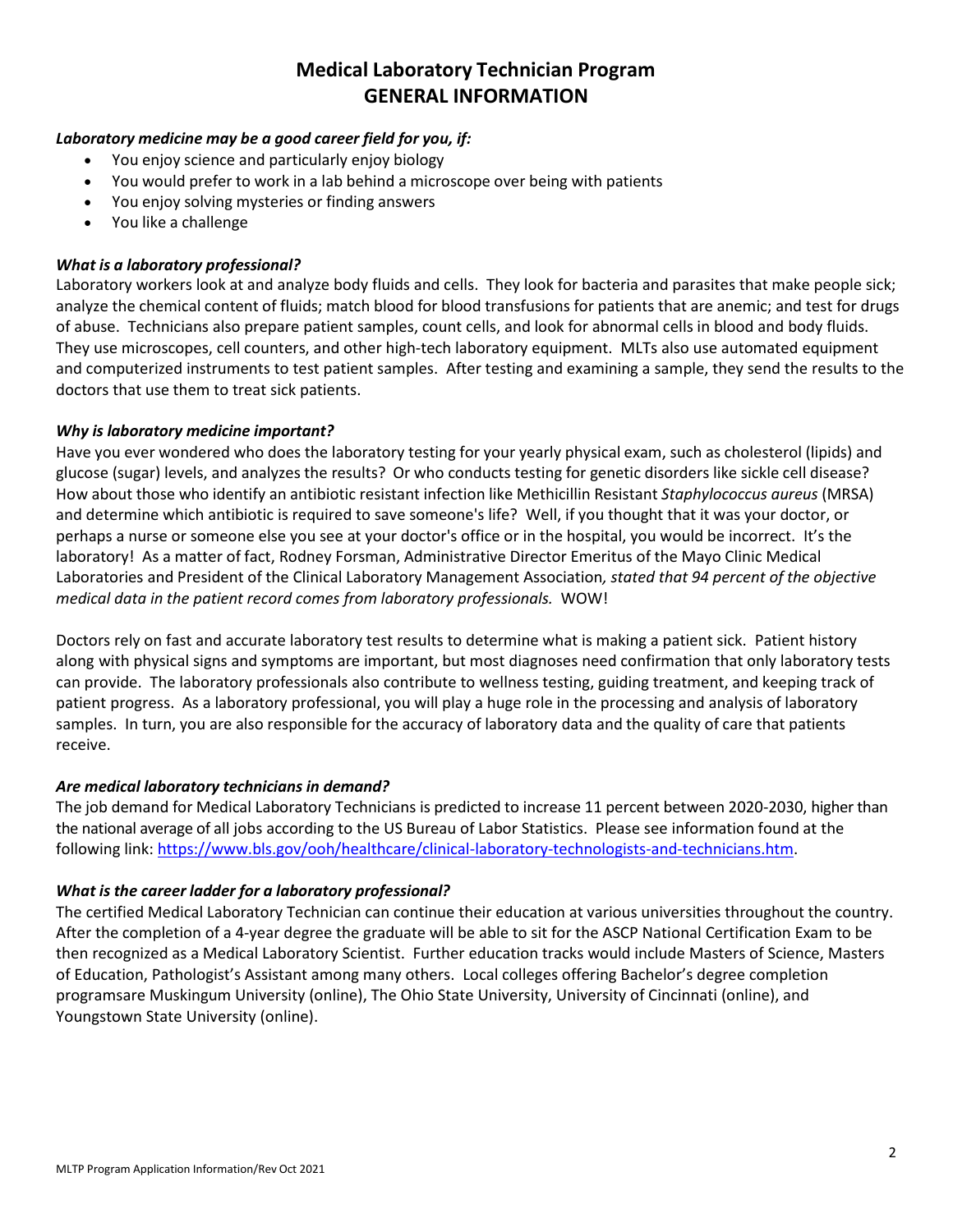## *What are essential functions?*

It is important that technicians performing laboratory testing are proficient. This means that students must meet certain educational and technical standards that have been set by American Society for Clinical Laboratory Science (ASCLS), American Association of Clinical Pathologists (ASCP), American with Disabilities Act (PL101‐336), and National Accrediting Agency for Clinical Laboratory Sciences (NAACLS). All students applying for admission to the Medical Laboratory Technician Program must be able to meet the essential functions as included in this packet or request reasonable accommodations. These essential functions include a sound intellect; good motor skills; effective communication skills; professional skills; and hold sound psychological health and stability. A more detailed list of these essential functions is included in this packet. Please review this list and make sure you can meet all the requirements.

To learn more about the MLT program, you may e‐mail to make an appointment to speak with the Program Director. Other informative websites about the laboratory profession include the following:

- **[www.ascp.org](http://www.ascp.org/) [www.naacls.org](http://www.naacls.org/)**
- **[www.ascls.org](http://www.ascls.org/) [www.bls.gov](http://www.bls.gov/)**

**Please be aware that we can accept only 20 students into the MLT courses, which begin each fall semester. The program will consider all applications until 20 students have been accepted even after the common application deadline has passed. The minimum requirements for acceptance to the MLT program are as follows:**

- GPA of 2.5 in either high school or college courses (at least 2 semesters/sessions), whichever is most recent
- **Placement into ENGL1500 and MATH 1650**
- **Satisfactory completion (C or better), of the following courses by the end of Summer Session 2020:**
	- o **CHEM 1010\***
	- o **BIOL 1210\***
	- o **BMCA 1010, 1020, or 1050**

**\*High school courses (Chemistry and/or Advanced HS Biology course) may fulfill these requirements if they have been taken within the past 3 years. Please make an appointment or email the program director if you have questions regarding this statement. A copy of your HS transcript will be necessary for consideration.**

If you have been accepted to Zane State College, congratulations! Some students will still be working towards the requirements for the MLT program, that's ok, you may enroll in the ASCI (Associate of Science) program. This programallows you to complete courses towards the MLT degree as well as other health technologies offered at Zane State College. Earning awesome grades in these courses will enhance your application to the MLT program. Please contact a Success Coach in the Zane State College Student Services office at 740‐588‐5000.

*\*\*PLEASE READ: All MLT students will be required to complete a BCI background check between their first and second year. According to various sections of the Ohio law, persons convicted of certain felonies and misdemeanors may be refused clinical placement and/or employment by healthcare facilities. If you would like more information about specific charges, please contact the Program Director as soon as possible.*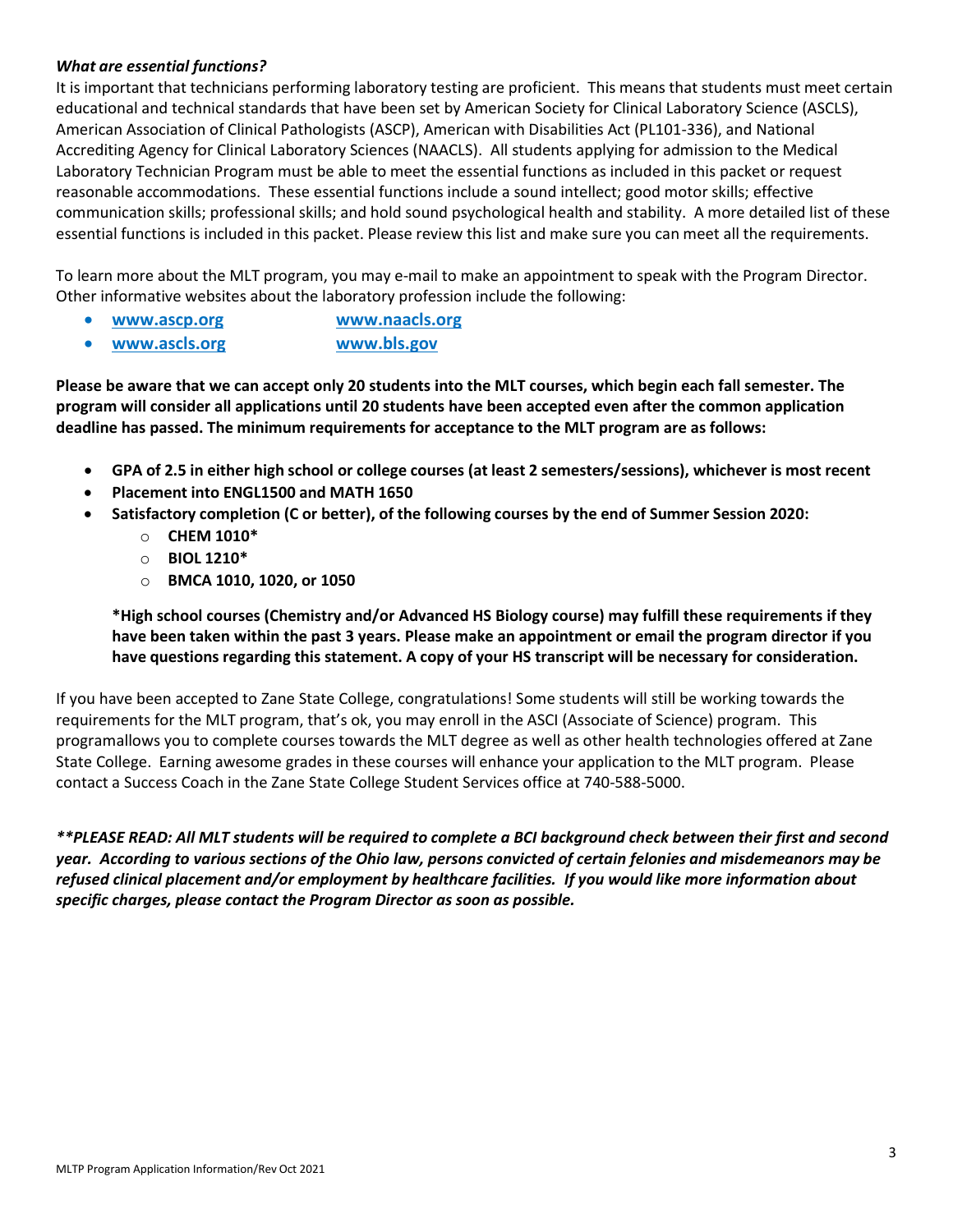## **Zane State College Medical Laboratory Technician Program current clinical sites**

Genesis Healthcare, Zanesville, Ohio Southeastern Ohio Regional Medical Center, Cambridge, Ohio Fairfield Medical Center, Lancaster, Ohio Nationwide Children's Hospital, Columbus, Ohio Licking Memorial Healthcare, Newark, Ohio University Hospitals‐Samaritan Regional, Ashland, Ohio Ohio Health‐Riverside Methodist, Columbus, Ohio The Ohio State University Wexner Medical Center, Columbus, Ohio

**The National Accrediting Agency for Clinical Laboratory Sciences (NAACLS) requires that at least one current outcomes measure be included in the program's published materials. The following information includes three outcome measures that are reported to NAACLS as part of annual report submissions. The current benchmark for these outcomes are 70% over a running three‐year period.**

### **Medical Laboratory Program Outcomes Classes of 2019‐2021**

#### **American Society of Clinical Pathology exam pass rates (as of 10/13/2021)**

| Year                                    | Class of 2019 | Class of 2020 | Class of 2021 |  |
|-----------------------------------------|---------------|---------------|---------------|--|
| Total number of exam takers             |               |               |               |  |
| Total number of exam takers who         |               |               |               |  |
| passed                                  |               |               |               |  |
| <b>ZSC ASCP certification pass rate</b> | 100%          | 100%          | 100%          |  |
| National average ASCP pass rate         | 83%           | 83%           | 80%           |  |

**Three‐year average: ZSC= 100%, NAACLS benchmark is ≥ 70%**

#### **Zane State College graduation rates**

| Year                                   | Class of 2019 | Class of 2020 | Class of 2021 |
|----------------------------------------|---------------|---------------|---------------|
| Total number of students that started  | 8             | 6             | 10            |
| the final half of the program that     |               |               |               |
| complete the first half of the program |               |               |               |
| at ZSC                                 |               |               |               |
| Total number of students that          | 5             | 6             | ω             |
| graduated                              |               |               |               |
| <b>ZSC Graduation rate</b>             | 70%           | 100%          | 90%           |

**Three-year average: ZSC= 87%, NAACLS Benchmark is ≥ 70%**

#### **Zane State College job placement rates (as of 10/13/2021)**

| Year                               | Class of 2019 | Class of 2020 | Class of 2021 |
|------------------------------------|---------------|---------------|---------------|
| Total number of program graduates  |               |               |               |
| Graduates that found employment as |               |               |               |
| a MLT or continued their education |               |               |               |
| within six months                  |               |               |               |
| ZSC graduate placement rate        | 100%          | 71%           | 100%          |

**Three-year average: ZSC= 90%, NAACLS Benchmark is ≥ 70%**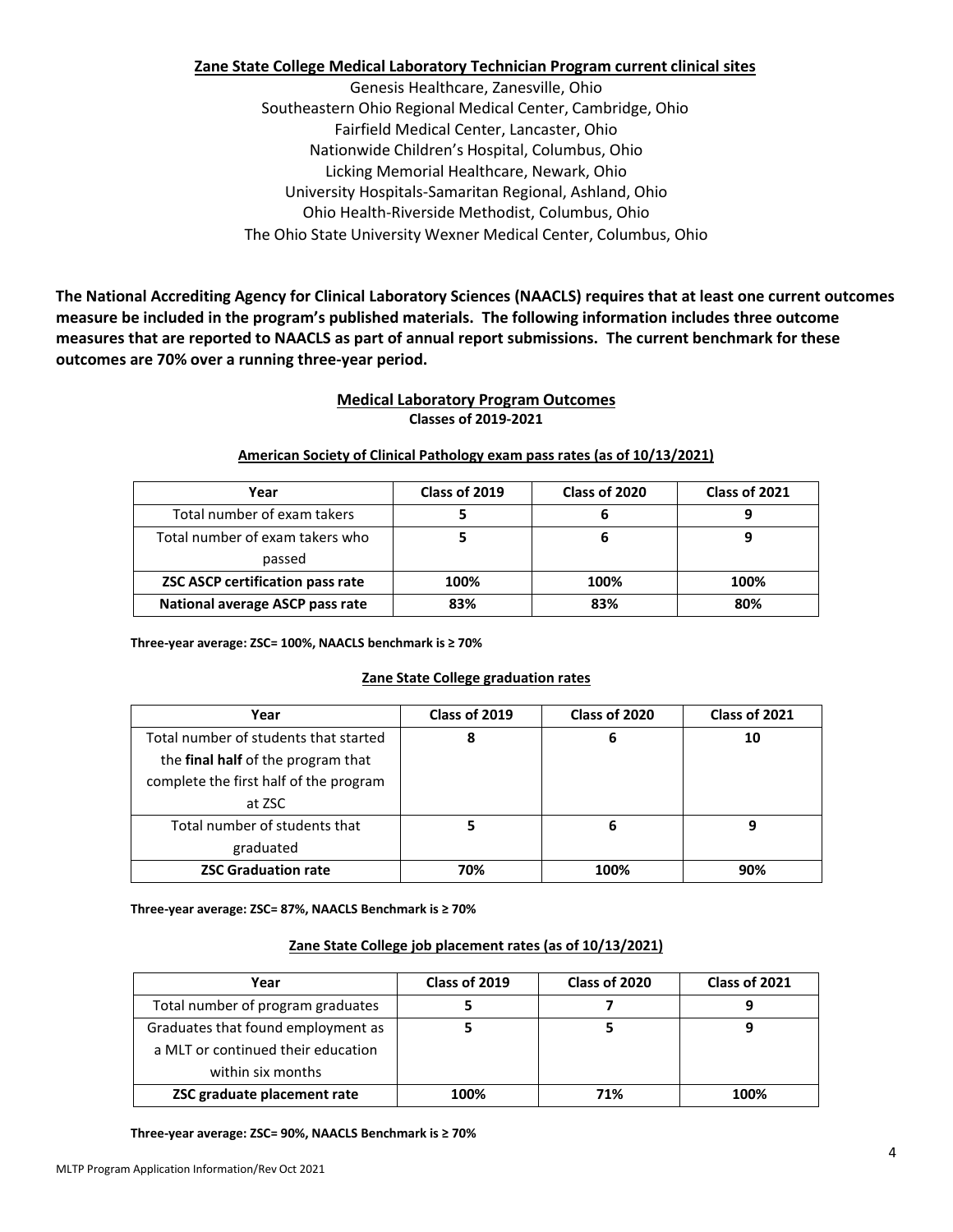### **Essential Functions Required of Medical Laboratory Technician Students**

#### **I. Observational Requirements**

#### **The MLTP student must be able to:**

- Observe laboratory demonstrations in which biological (i.e., body fluids, culture materials, tissue sections, and cellular specimens) are tested for their biochemical, hematological, immunological, and histochemical components.
- Characterize the color, odor, clarity, and viscosity of biological specimens, reagents, or chemical reaction products.
- Employ a clinical grade binocular microscope to discriminate among fine structural and color (hue, shading, and intensity) differences of microscopic specimens.
- Read and comprehend text, numbers, and graphs displayed in print and on a computer monitor.

#### **II. Movement Requirements**

#### *The MLTP student must be able to:*

- Move freely and safely about a laboratory.
- Reach laboratory benchtops and shelves, patients lying in hospital beds or patients seated in specimen collection furniture.
- Travel to clinical laboratory sites for practical experience.
- Perform moderately taxing continuous physical work, often requiring prolonged sitting, over several hours.
- Maneuver phlebotomy and culture acquisition equipment to safely collect valid laboratory samples.
- Control laboratory equipment (i.e. pipettes, inoculating loops, test tubes) and adjust instruments to perform laboratory procedures.
- Use a keyboard to operate laboratory instruments and to calculate, record, evaluate, and transmit laboratory information.

#### **III. Communicate Requirements**

#### *The MLTP student must be able to:*

- Read and comprehend technical and professional materials (i.e. textbooks, magazine and journal articles, handbooks, and instruction manuals).
- Follow verbal and written instructions to correctly and independently perform laboratory test procedures.
- Clearly instruct patients prior to specimen collection.
- Effectively, confidentially, and sensitively converse with patients regarding laboratory tests.
- Communicate professionally with faculty members, fellow students, staff, and other health care professionals verbally and in a recorded format (writing, typing, graphics, or telecommunication).
- Independently prepare papers, prepare laboratory reports, and take paper, computer, and laboratory practical examinations.

#### **IV. Intellectual Requirements**

#### *The MLTP student must:*

- Possess intellectual skills: comprehension, measurement, mathematical calculation, reasoning, integration, analysis, comparison, self‐expression, and criticism.
- Exercise sufficient judgment to recognize and correct performance deviations.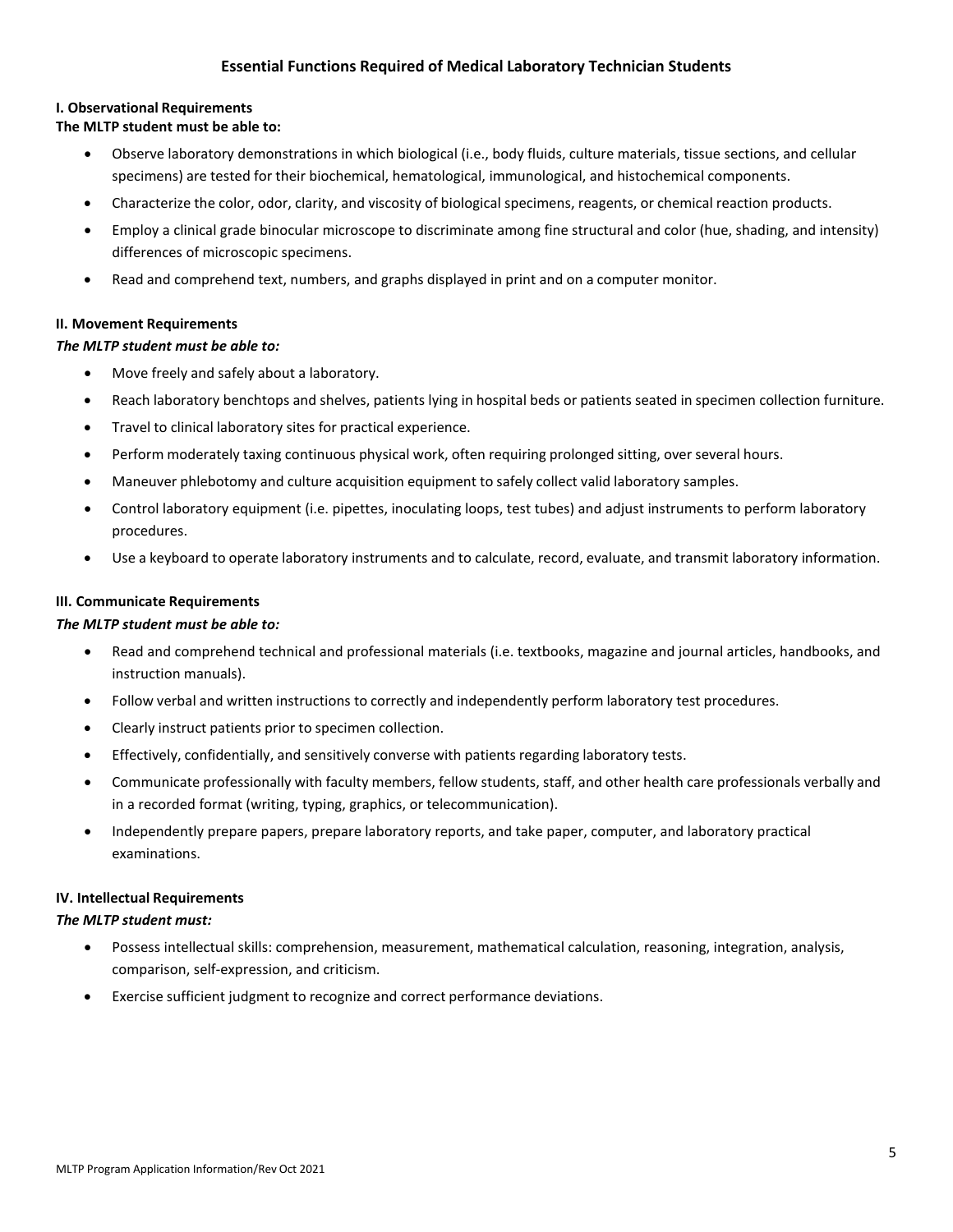#### **V. Behavioral Requirements**

#### *The MLTP student must:*

- Manage the use of time and be able to systemize actions in order to complete professional and technical tasks within realistic constraints.
- Possess the emotional health necessary to effectively employ intellect and exercise appropriate judgment.
- Provide professional and technical services while experiencing the stresses of task‐related uncertainty (i.e. ambiguous test ordering, ambivalent test interpretation), emergent demands (i.e. "stat" test orders), and a distraction environment (i.e. high noise levels, crowding, complex visual stimuli).
- Be flexible and creative and adapt to professional and technical change.
- Recognize potentially hazardous materials, equipment, and situations and proceed safely in order to minimize risk of injury to patients, self, and nearby individuals.
- Adapt to working with unpleasant biological specimens.
- Support and promote the activities of fellow students and of health care professionals. Promotion of peers helps furnish a team approach to learning, task completion, problem solving, and patient care.
- Be honest, compassionate, ethical, and responsible. The student must be forthright about errors or uncertainty. The student must be able to critically evaluate his or her own performance, accept constructive criticism, and look for ways to improve (i.e. participate in enriched educational activities). The student must be able to evaluate the performance of fellow students and tactfully offer constructive comments.

(Essential functions as listed in *Clinical Laboratory Science* Vol. 9, No. 1 Jan/Feb 1996)

I have reviewed the essential functions and feel that I can meet all requirements.

Signature Date

Printed Name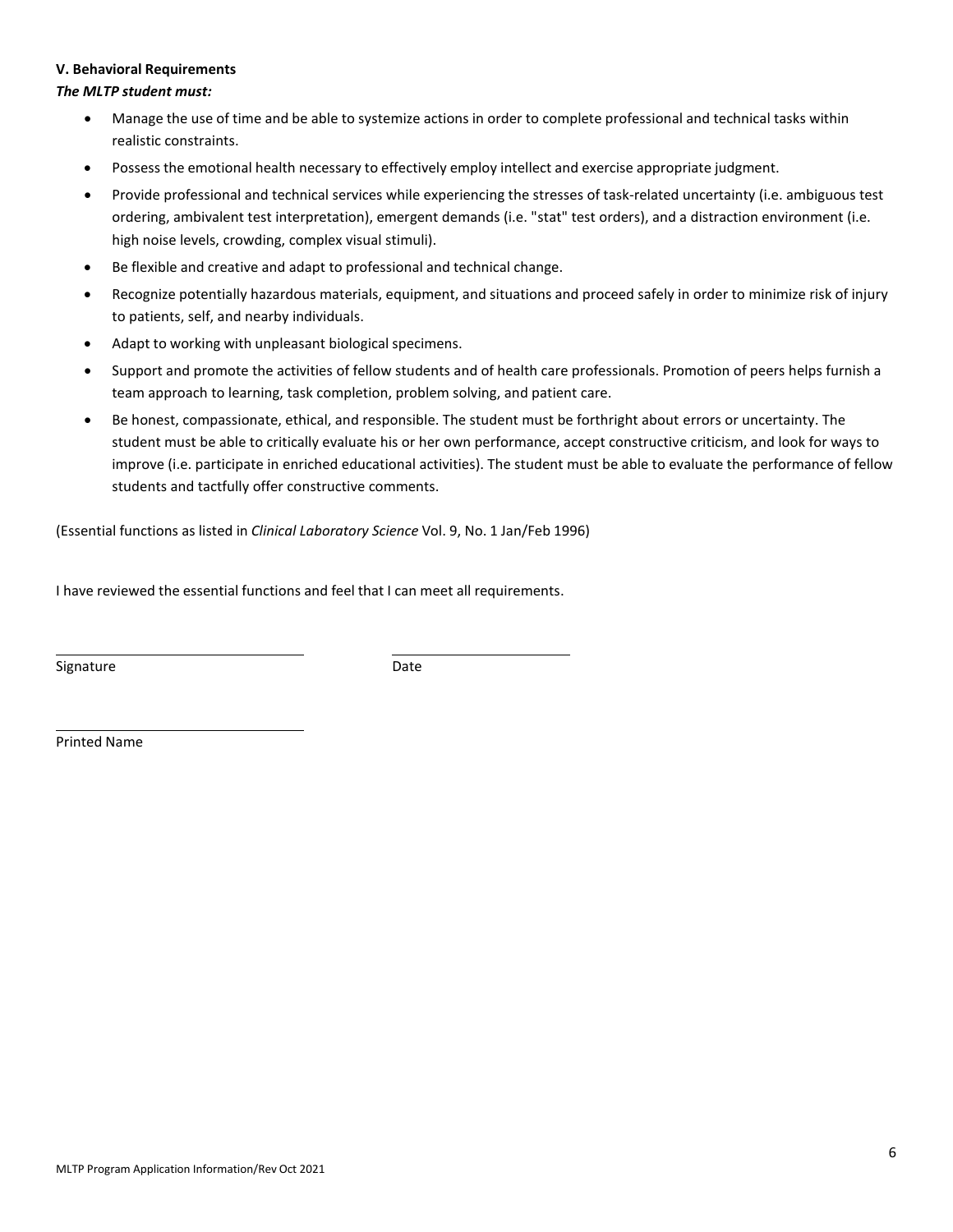# HEALTH ALERT

# *MEDA, MLTP, OTAP, PTHA, RADT*

# ENTERING STUDENTS

Federal legislative action through the Occupational Safety and Health Act (OSHA) now mandates that facilities employing individuals who come in contact with hazardous and infectious materials, i.e., body fluids such as blood, semen, vaginal secretions, cerebrospinal fluid, pleural fluid, synovial fluid, peritoneal fluid, amniotic fluid, saliva, or any fluid contaminated with blood must offer their employees Hepatitis B immunization.

While Zane State College does not fall under OSHA regulations, most of the clinical affiliates for the above identified programs do and must comply with the law. Students are not employees of the hospitals or clinical affiliates. Therefore, these facilities are not required to provide the immunization for students but they can limit the college's access to their facilities if students are perceived to be at risk and without appropriate opportunity for immunization.

**Consequently, ALL STUDENTS ENTERING MEDA, MLTP, OTAP, PTHA, or RADT, MUST ACQUIRE THE HEPATITIS B IMMUNIZATION SERIES OF THREE INJECTIONS (OVER A SIX MONTH PERIOD). New students in these programs must provide the college with documentation of the first Hepatitis B injection no later than August 1, of the entering year. Entering students who fail to provide the appropriate documentation by the designated timeline will be withdrawn from their programs and their places will be given to alternates. Current freshmen students who fail to comply with this requirement will be unable to register for technical courses and, hence, unable to complete their programs. Students failing to complete the series of three injections will be unable to register and/or complete their programs.**

**ALL COSTS ASSOCIATED WITH MEETING THE HEALTH/IMMUNIZATION REQUIREMENTS OF HEALTH PROGRAMS ARE THE SOLE RESPONSIBILITY OF THE STUDENT. Students should not begin Hepatitis B immunization until they have been fully accepted into the program of choice. Notification of acceptance into your program will be official when coming from the following faculty:**

**MEDA (Medical Assisting) – Shay Brooks MLTP (Medical Laboratory Technology) – Lucy Rucker OTAP (Occupational Therapy Assistant) – Rachel Milliner PTHA (Physical Therapist Assistant) – Lori Wahl RADT (Radiologic Technology) – Jen Fox**

O:Hsfaculty/Health/\HE‐ALERT.doc Revised: Summer 2020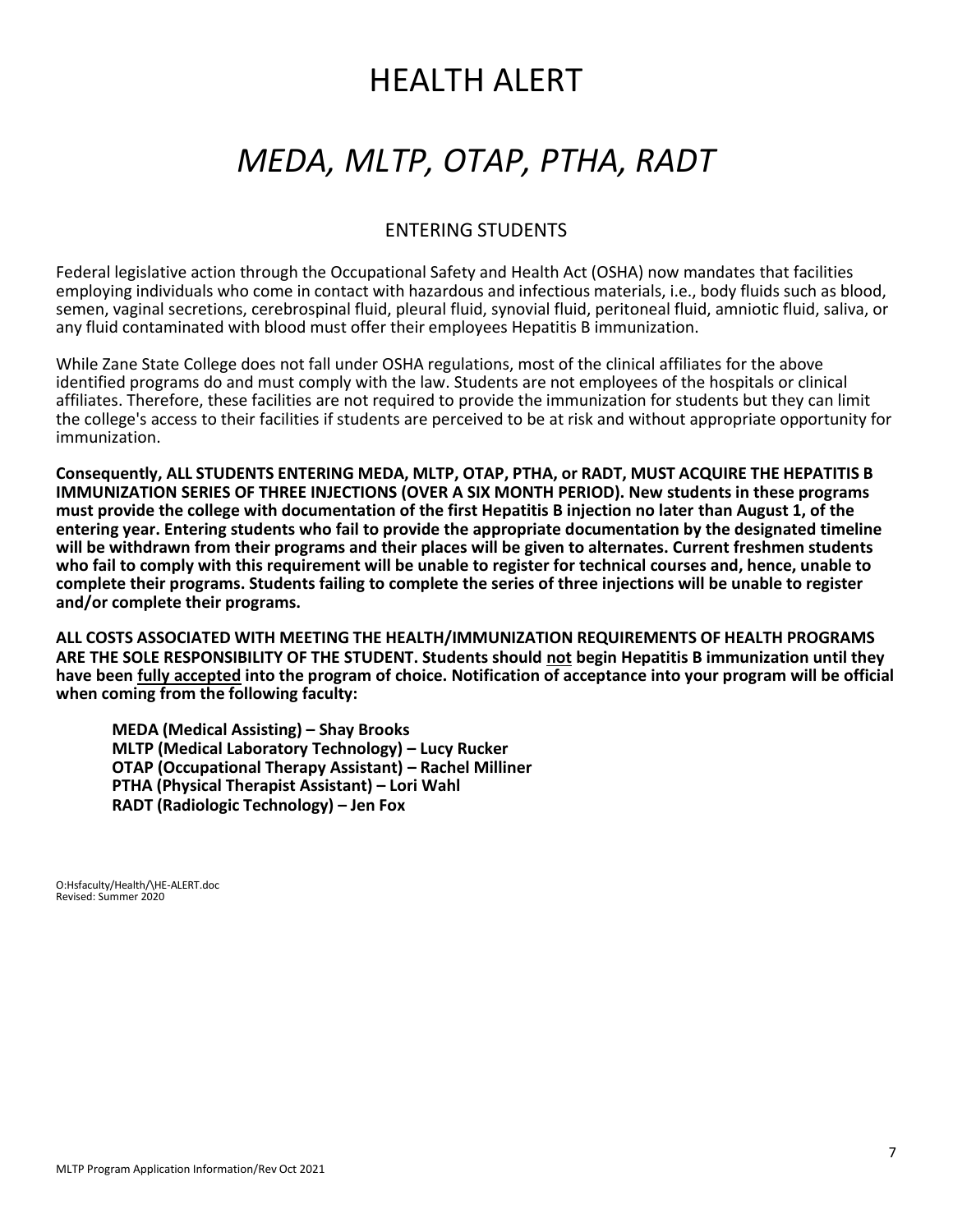**The following pages contain forms needed for your application folder.**

# **HEALTH PROGRAMS APPLICATION COVER PAGE**

| Name:         |  |
|---------------|--|
| Address: ____ |  |
|               |  |
| Phone #:      |  |
| E-Mail:       |  |
| Student ID #: |  |

Programs Applying For:

- Applicants may apply to a maximum of three programs/degrees, ordered according to your preference as number 1, 2, or 3. You are encouraged to apply to at least two programs.
- You must submit **ALL** required application materials for **EACH** of your program selections below. Duplicate requirements for two or more programs can be noted as, "See page of section."

| <b>Selective Programs</b>                    | <b>Non-selective Programs</b>        |
|----------------------------------------------|--------------------------------------|
| Medical Laboratory Technician (MLTP)         | Health Information Management (HIMT) |
| <b>Occupational Therapy Assistant (OTAP)</b> | <b>Medical Assisting (MEDA)</b>      |
| Physical Therapist Assistant (PTHA)          | Associate of Science (ASCI)          |

Radiologic Technology (RADT)

Zane State College is partnering with Rhodes State to offer a Respiratory Care degree. If you would like more information, please contact Julia Griffin at 740‐588‐4174 or [jgriffin@zanestate.edu.](mailto:jgriffin@zanestate.edu)

# **Completed folders are to be submitted in one of two ways:**

- **1. Mailed to: Zane State College/Health Science Hall 1555 Newark Road Zanesville OH 43701**
- **2. OR dropped off in the reception area of Health Science Hall, H325**

## **This will be page one in your application folder.**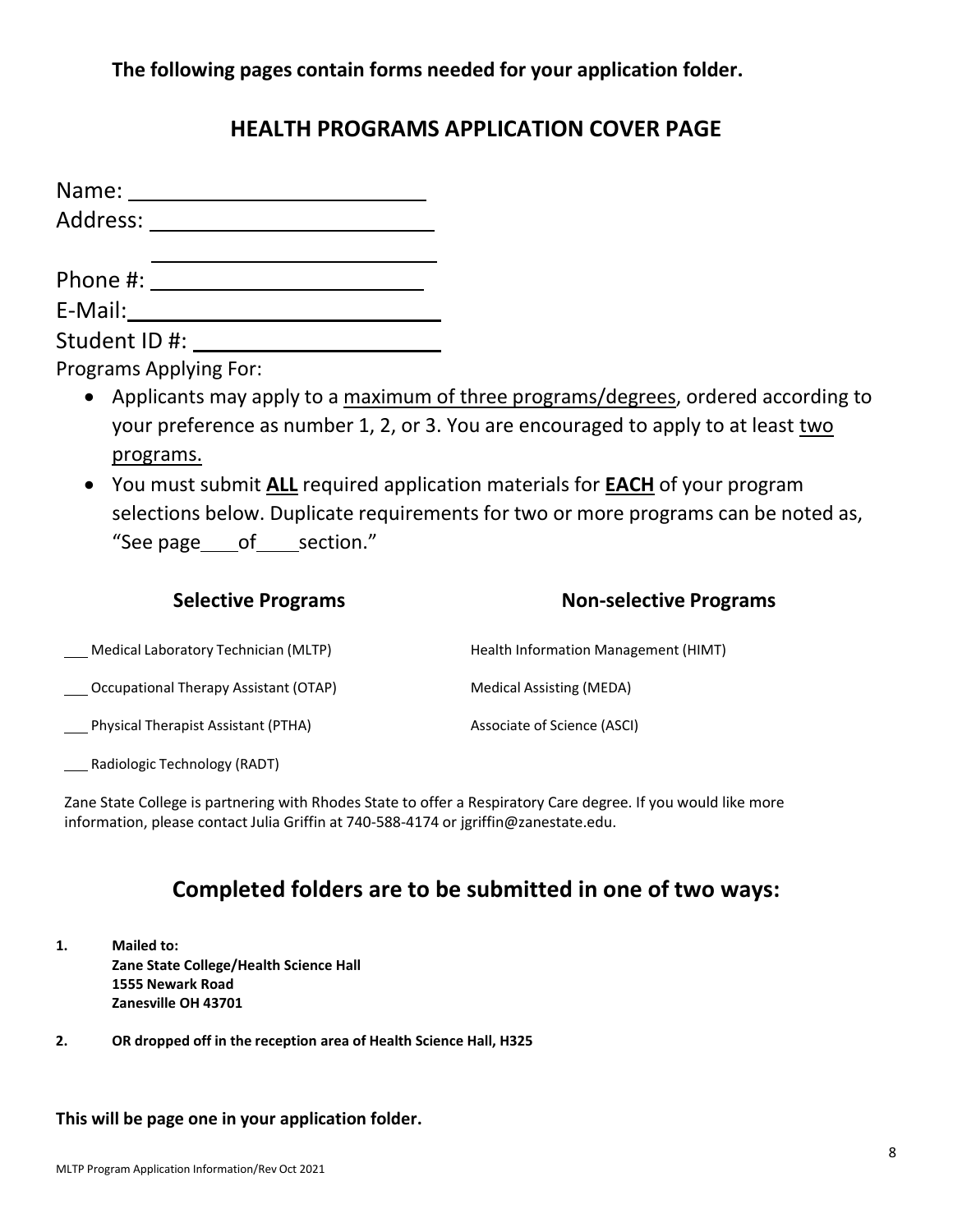## **COMMON HEALTH PROGRAMS APPLICATION CHECKLIST for 2021‐2022 Academic Year**

- **PUT YOUR NAME, ADDRESS, AND STUDENT ID# ON THE FRONT OF THE FOLDER**
- **Folders must be three‐pronged – not three ringed.**
- **Include and complete this checklist as the second page of your application folder.**
- **Place all items in numbered page protectors, and include one tab divider for each program to which you are applying. Label these dividers with the four letter program code indicated on the Application Cover Page. The tab(s) is/are to be placed after Page 6 from the list below.**

| $\Box$ | Page 1 | <b>Health Programs Application Cover Page</b>                                                                                                                                                                                                                                                                                                                                                                                                                                                                                                                                                                                                                                                                                                                                                                                                                                                                   |
|--------|--------|-----------------------------------------------------------------------------------------------------------------------------------------------------------------------------------------------------------------------------------------------------------------------------------------------------------------------------------------------------------------------------------------------------------------------------------------------------------------------------------------------------------------------------------------------------------------------------------------------------------------------------------------------------------------------------------------------------------------------------------------------------------------------------------------------------------------------------------------------------------------------------------------------------------------|
| $\Box$ | Page 2 | Common Health Programs Application Checklist (this page)                                                                                                                                                                                                                                                                                                                                                                                                                                                                                                                                                                                                                                                                                                                                                                                                                                                        |
| $\Box$ | Page 3 | Unofficial Zane State College transcripts that include current GPA. If you have not previously taken<br>Zane State classes, insert a page with that information noted.                                                                                                                                                                                                                                                                                                                                                                                                                                                                                                                                                                                                                                                                                                                                          |
|        |        | Unofficial transcripts from all other colleges you have attended. These should include grades<br>through the end of fall semester prior to application. If none, insert a page and indicate you have not<br>attended another college.                                                                                                                                                                                                                                                                                                                                                                                                                                                                                                                                                                                                                                                                           |
| $\Box$ | Page 4 | Copy of transfer credit awarded by Zane State College for courses taken at other institutions.<br>Submission of official transcripts to the Registrar's Office should be no later than January 20,<br>2022, so that there is ample time for review.                                                                                                                                                                                                                                                                                                                                                                                                                                                                                                                                                                                                                                                             |
| $\Box$ | Page 5 | Copy of ACT scores and/or Health Occupations Aptitude Exam score. Required for MLTP, OTAP,<br>PTHA, and RADT.                                                                                                                                                                                                                                                                                                                                                                                                                                                                                                                                                                                                                                                                                                                                                                                                   |
| $\Box$ | Page 6 | Evidence of readiness for or completion of BIOL 2400/2410 by indicating the following:<br>I have taken a high school level advanced biology or anatomy and physiology (A&P) in the past<br>three years and passed it with a "C" or higher.<br>I have taken college level A&P in the past five years and passed both lecture and lab sections<br>with a "C" or higher. This course, if taken at another institution, has been approved for transfer<br>credit by the Zane State College Registrar's Office.<br>I have taken college-level A&P greater than 5 years ago and understand that I will be required<br>to retake and successfully complete both lecture and lab sections with a "C" better.<br>I have taken BIOL 1210 and passed it with a "C" or better.<br>I am scheduled to take BIOL 1210________ semester.<br>(semester/year).<br>I am currently or scheduled (circle one) to take BIOL 2400/2410 |
|        |        | NOTE: No page should be left blank. If the item required on a page is not applicable to you, please provide a brief explanation as<br>to why it does not pertain to you on the appropriate page.<br>Program Specific Requirements: Following Page 6, place your program specific documents behind the appropriately labeled tab<br>divider. Each document should be in a numbered page protector. They are to be in the order specified in the program specific<br>requirements checklist. Duplicate requirements for two or more programs can be noted as, "See page _ of section __."                                                                                                                                                                                                                                                                                                                         |

• **Sample application folders are available for review in Student Services and in the Health Science Hall reception area. The sample may also be viewed on the College website under each health program's tab.**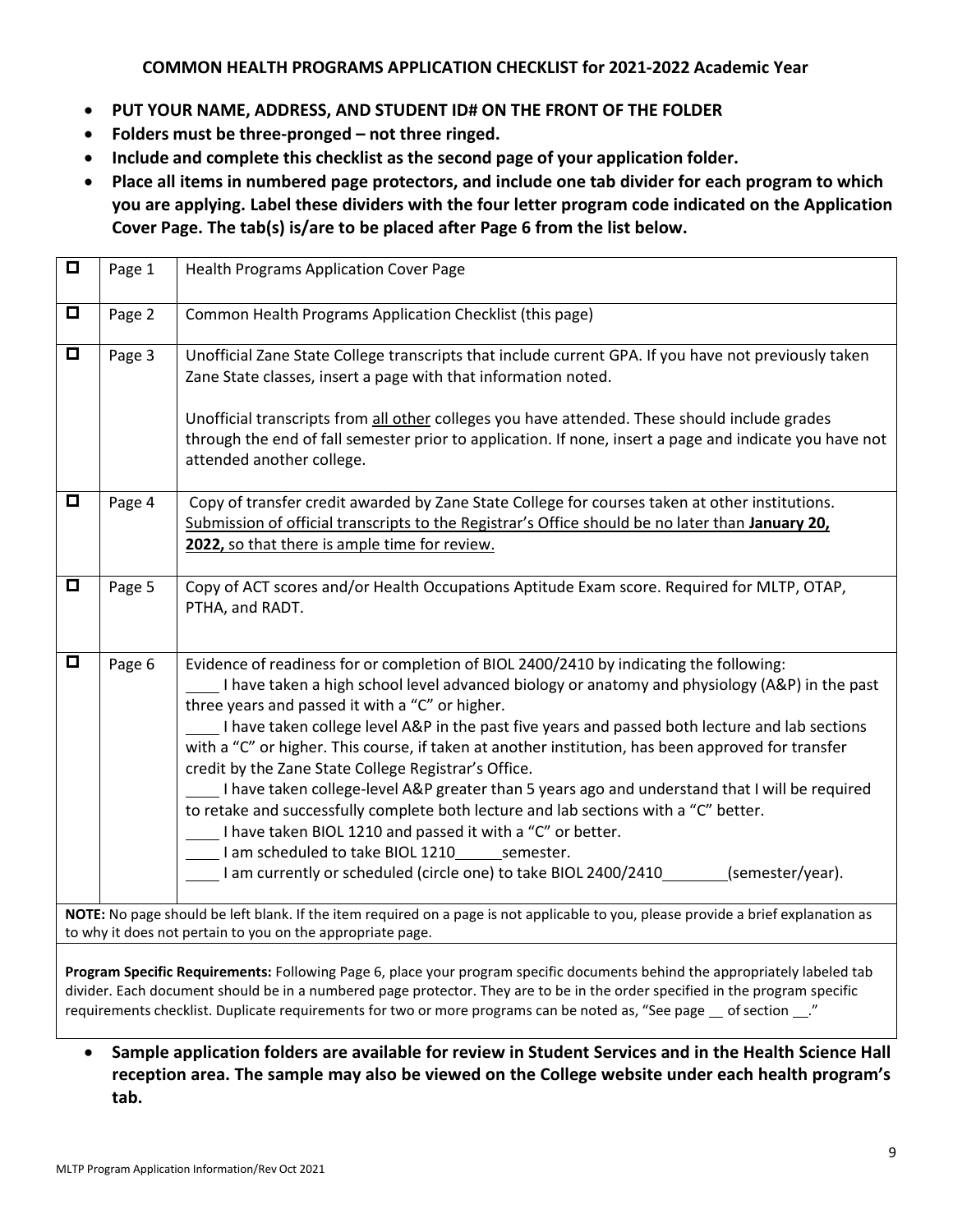# **Medical Laboratory Technician Program – Application Checklist**

The MLT program is a selective program that admits only 20 students per year due to a limited number of clinical sites available. To be considered for the class starting in Fall 2021 you must complete all the following and submit appropriate documentation to the program director by **Tuesday, March 22, 2022, at 4:00 p.m.\***

**\*Occasionally, applications will be taken after this deadline.** Contact the Program Director for more information.

## *Place this checklist after the tab divider labeled MLTP. Include ALL applicable materials in your application folder in the order they are listed.*

| $\overline{\blacksquare}$ | <b>MLTP</b><br>Page 1 | Medical Laboratory Technician Program Application Checklist (this page) to ensure<br>you have included all items.                                                                                                                                                                                                                                                                                                                                                                  |
|---------------------------|-----------------------|------------------------------------------------------------------------------------------------------------------------------------------------------------------------------------------------------------------------------------------------------------------------------------------------------------------------------------------------------------------------------------------------------------------------------------------------------------------------------------|
|                           |                       |                                                                                                                                                                                                                                                                                                                                                                                                                                                                                    |
| $\Box$                    | <b>MLTP</b><br>Page 2 | Evidence of successful completion (grade C or better) or high school general<br>chemistry course or CHEM 1010 within the last three years. A typed and signed<br>statement regarding when and where this was accomplished should be included as<br>page 2.                                                                                                                                                                                                                         |
| $\Box$                    | <b>MLTP</b><br>Page 3 | Evidence of computer literacy (completion of BMCA 1010, 1020 or 1050). Include a<br>note that indicates where to locate this information on your official transcript. This<br>may also be met by testing out of BMCA 1020 which is the minimum requirement.<br>Please contact the Testing Center for more information.                                                                                                                                                             |
| $\Box$                    | <b>MLTP</b><br>Page 4 | Evidence of placement into MATH 1650 or higher. Include a note that indicates<br>where to locate this information on your official transcript.                                                                                                                                                                                                                                                                                                                                     |
| $\Box$                    | <b>MLTP</b><br>Page 5 | Include a self-composed research paper regarding the profession of a Medical<br>Laboratory Technician. This requirement is meant to encourage each applicant to<br>research the profession before applying to the program. Please utilize the websites<br>included on page 3 of this packet to help guide you. You may add additional<br>information regarding life experience after the paper. This paper should be a least<br>two pages double spaced, and referenced as needed. |
| $\Box$                    | <b>MLTP</b><br>Page 6 | Review the Essential Functions of MLT Students sign and date the form<br>documenting that you feel you meet these requirements. (See pages 5 & 6 in the<br>information packet.)                                                                                                                                                                                                                                                                                                    |
|                           |                       | *Students officially accepted into the MLTP program are required to obtain a physical, Hepatitis B,<br>and a TB skin test at their own expense. This form can be obtained from the Health Science Hall<br>Receptionist or the MLT Program Director. Additionally, the student will need to have a background<br>check performed in the summer between the first and second years of the program.                                                                                   |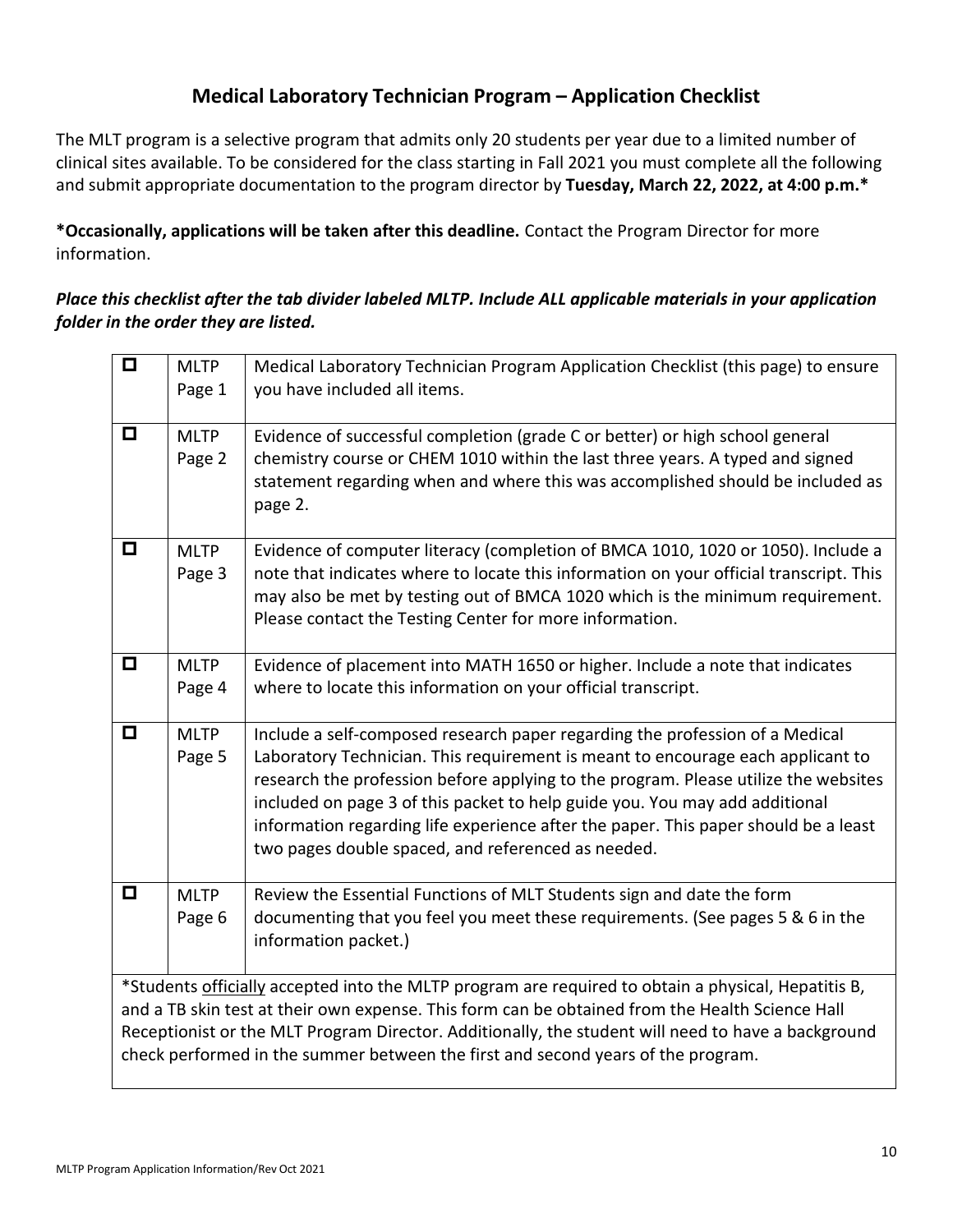

# **Medical Laboratory (MLTP)** Course of Study 2021-2022

|                  | <b>Fall I</b>                                                                                                                                                                                                                                                                                                                                                                   |       |                       |                  |                  | <b>Spring I</b>                                                             |              |                       | <b>Summer Session I</b>  |                  |                               |   |                      |        |
|------------------|---------------------------------------------------------------------------------------------------------------------------------------------------------------------------------------------------------------------------------------------------------------------------------------------------------------------------------------------------------------------------------|-------|-----------------------|------------------|------------------|-----------------------------------------------------------------------------|--------------|-----------------------|--------------------------|------------------|-------------------------------|---|----------------------|--------|
| Course ID        | <b>Course Name</b>                                                                                                                                                                                                                                                                                                                                                              | T/B/G | <b>Credits Ck off</b> |                  | <b>Course ID</b> | <b>Course Name</b>                                                          | T/B/G        | <b>Credits Ck off</b> |                          | <b>Course ID</b> | <b>Course Name</b>            |   | T/B/G Credits Ck off |        |
| <b>BIOL 2400</b> | Anatomy & Physiology I                                                                                                                                                                                                                                                                                                                                                          | G     | 3                     |                  | <b>BIOL 2420</b> | Anatomy & Physiology II                                                     | G            | 3                     |                          | <b>BIOL 2010</b> | <b>General Microbiology</b>   | G | 3                    |        |
| <b>BIOL 2410</b> | Anatomy & Physiology I Lab                                                                                                                                                                                                                                                                                                                                                      | G     | 1                     |                  | <b>BIOL 2430</b> | Anatomy & Physiology II Lab                                                 | G            | 1                     |                          | <b>MATH 1650</b> | <b>Statistics</b>             | G | 3                    |        |
| <b>CHEM 1210</b> | <b>General Chemistry I</b>                                                                                                                                                                                                                                                                                                                                                      | G     | 4                     |                  | <b>CHEM 1220</b> | <b>General Chemistry II</b>                                                 | G            | 4                     |                          |                  | <b>Communication Elective</b> | G | 3                    |        |
| <b>ENGL 1500</b> | <b>Composition I</b>                                                                                                                                                                                                                                                                                                                                                            | G     | з                     |                  | <b>MLTP 1100</b> | <b>Clinical Hematology I</b>                                                | т            | з                     |                          |                  |                               |   |                      |        |
| <b>FYEX 1010</b> | <b>First Year Success Strategies</b>                                                                                                                                                                                                                                                                                                                                            | В     | 1                     |                  | <b>MLTP 1200</b> | <b>Clinical Immunology</b>                                                  | T            | 2                     |                          |                  |                               |   |                      |        |
| <b>MLTP 1000</b> | Introduction to Medical Laboratory<br><b>Science</b>                                                                                                                                                                                                                                                                                                                            | т     | 2                     |                  |                  | *English Elective                                                           | G            | 3                     |                          |                  |                               |   |                      |        |
|                  | <b>Total</b>                                                                                                                                                                                                                                                                                                                                                                    |       | 14                    |                  |                  | <b>Total</b>                                                                |              | 16                    |                          |                  | <b>Total:</b>                 |   | 9                    |        |
| <b>Fall II</b>   |                                                                                                                                                                                                                                                                                                                                                                                 |       |                       | <b>Spring II</b> |                  |                                                                             |              |                       | <b>Summer Session II</b> |                  |                               |   |                      |        |
| <b>Course ID</b> | <b>Course Name</b>                                                                                                                                                                                                                                                                                                                                                              | T/B/G | <b>Credits Ck off</b> |                  | <b>Course ID</b> | <b>Course Name</b>                                                          | T/B/G        | <b>Credits</b> Ck off |                          | <b>Course ID</b> | <b>Course Name</b>            |   | T/B/G Credits        | Ck off |
| <b>MLTP 2000</b> | <b>Clinical Body Fluids</b>                                                                                                                                                                                                                                                                                                                                                     | т     | 2                     |                  | <b>MLTP 2500</b> | Directed Practice I: Clinical Chemistry                                     | T            | $\overline{2}$        |                          |                  |                               |   |                      |        |
| <b>MLTP 2100</b> | <b>Clinical Hematology II</b>                                                                                                                                                                                                                                                                                                                                                   | т     | з                     |                  | <b>MLTP 2510</b> | <b>Directed Practice II: Clinical</b><br>Immunohematology                   | т            | 2                     |                          |                  |                               |   |                      |        |
| <b>MLTP 2200</b> | <b>Clinical Chemistry</b>                                                                                                                                                                                                                                                                                                                                                       | т     | 4                     |                  | <b>MLTP 2520</b> | <b>Directed Practice III: Clinical</b><br><b>Hematology and Coagulation</b> | т            | 2                     |                          |                  |                               |   |                      |        |
| <b>MLTP 2300</b> | <b>Clinical Microbiology</b>                                                                                                                                                                                                                                                                                                                                                    | т     | 4                     |                  | <b>MLTP 2530</b> | <b>Directed Practice IV: Clinical</b><br>Microbiology and Immunology        | т            | 2                     |                          |                  |                               |   |                      |        |
| <b>MLTP 2400</b> | Clinical Immunohematology                                                                                                                                                                                                                                                                                                                                                       | т     | 3                     |                  | <b>MLTP 2600</b> | <b>Medical Laboratory Technician</b><br>Seminar                             | $\mathsf{T}$ | 2                     |                          |                  |                               |   |                      |        |
|                  |                                                                                                                                                                                                                                                                                                                                                                                 |       |                       |                  |                  | Arts & Humanities Elective                                                  | G            | 3                     |                          |                  |                               |   |                      |        |
|                  |                                                                                                                                                                                                                                                                                                                                                                                 |       |                       |                  |                  |                                                                             |              |                       |                          |                  |                               |   |                      |        |
|                  | <b>Total</b>                                                                                                                                                                                                                                                                                                                                                                    |       | 16                    |                  |                  | <b>Total:</b>                                                               |              | 13                    |                          |                  | <b>Total:</b>                 |   |                      |        |
|                  | **NOTE: Students must complete the computer literacy requirement in order to graduate which may be met through competency testing or completion of a program specific computer course.<br>Refer to the degree audit and consult with the program advisor for the appropriate course(s) that meet the computer literacy requirement.<br><b>ADDITIONAL INFORMATION ON REVERSE</b> |       |                       |                  |                  |                                                                             |              |                       |                          |                  |                               |   |                      |        |